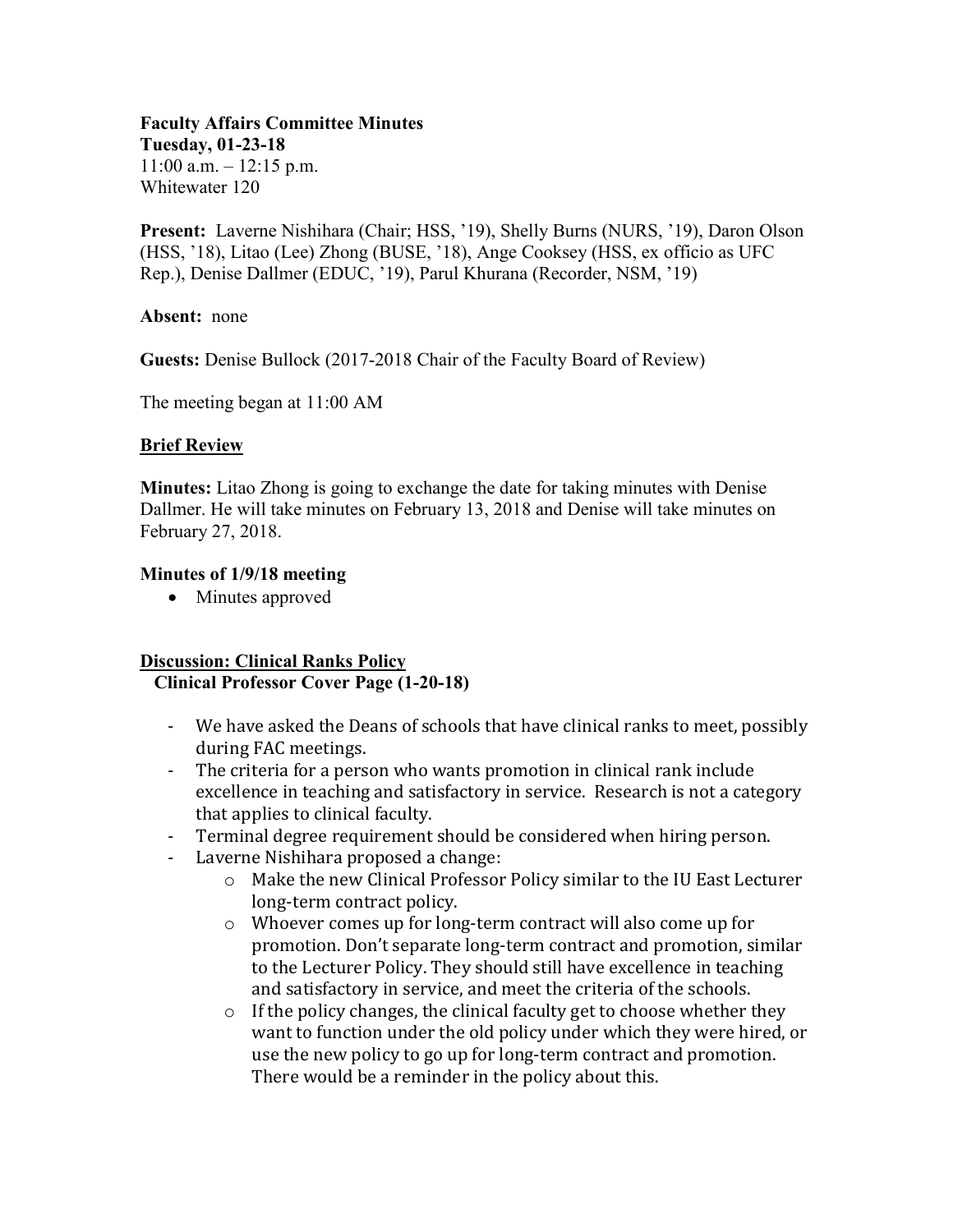- o There are no firm differences between the criteria for Clinical Assistant Professors with long-term contracts and Clinical Associate Professors with long-term contracts.
- Denise Dallmer was asked by a faculty member whether there would be a difference in pay for the faculty who go up for promotion. This would be worked out by the EVCAA and CFO. There was a question about putting together a dossier as well. A dossier is required when you go up for longterm contract and/or promotion.

# **Clinical Professor Appointments draft (1-6-18)**

- If a person with a Master's degree is hired as Clinical Assistant Professor, that person will have to get the terminal degree to be promoted. However, if nurse practitioners are hired, they might be at a disadvantage.
- Out of the 8 Clinical Assistant Professors at IU East, 4 have the terminal degree (doctoral) and 4 have Masters or equivalent degrees. There is a 50-50 split. Three of the 4 have had the Clinical Assistant Professor titles for a very long time.
- There are some questions, like is there a trend to hire Assistant Professors with a terminal degree now? Would the campus be losing faculty? Faculty have not been hired with the "Clinical Lecturer" title. Should the terminal degree be for the Clinical Assistant Professor ranks? We do not want to miss good candidates if we do this.
- IUPUI guidelines Clinical Associate Professors are given the option between Teaching and Professional Service for their area of excellence, and for meeting the standard of excellence, they have to provide a record of publicly disseminated and peer-reviewed scholarship in the area of excellence.
- It was suggested that we ask the Deans and show the IUPUI guidelines to them.
- Perhaps it can be written in the contract that the person is hired at the Clinical Lecturer title and will move to the Assistant Professor rank once the terminal degree is obtained.

# **Discussion: Revision to IU East Faculty Board of Review (FBR) Policy FBR Policy Revision (1-20-18)**

In light of revisions to IU Sexual Misconduct Policy, IU Faculty Board of Review Policy, and IU Research Misconduct Policy

- Laverne proposed to add the following to the first paragraph: information about the Indiana University's Reappointment and Non-Reappointment During Probationary Period policy (ACA-22 in University Policies of Indiana University) that governs cases involving reappointment and nonreappointment.
- FAC might consider including a standard sentence to all policies, such as "This IU East policy does not supersede Indiana University policies."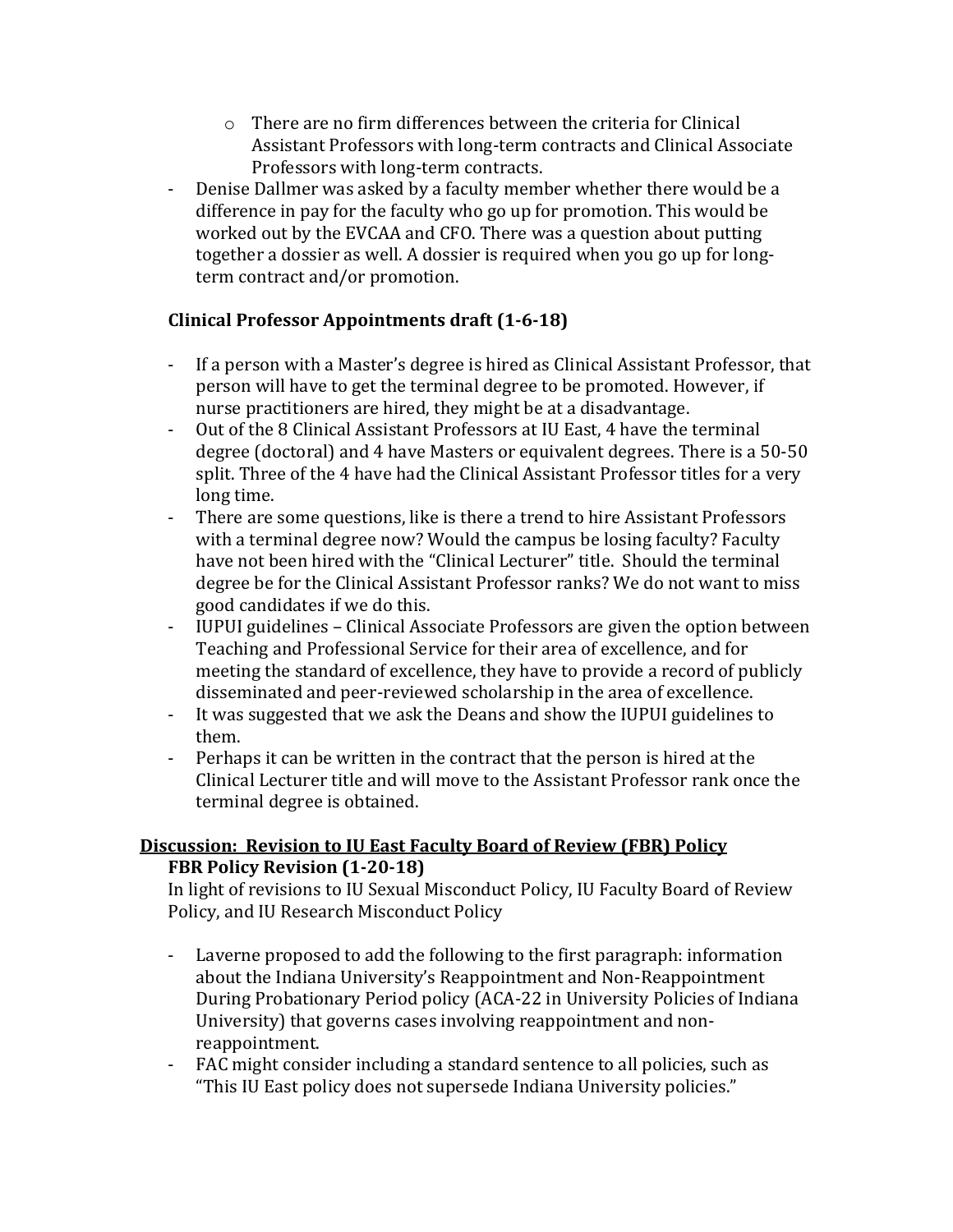- o For questions about timelines in this policy, three other policies have to be considered.
- o In *IU's policy Faculty Boards of Review: Minimum Standards for Uniform Hearing Procedures (ACA-17)* point 4 on page 1 and point 10 on page 3 states information about the timeline. It is "what is reasonable".
- o Denise Bullock said that IU East FBR also uses reasonable times. The usual parameter is a 10-day period, but that can be extended if engaged in negotiations.
- o According to IU's *Reappointment and Non-Reappointment During Probationary Period (ACA-22)* policy, point 4b, 4e, 4g, 4i and 4j – also use vague language about time periods. Usually stated "reasonable time" and also stated that the review should occur before effective date of termination.
- Page  $2 2.d$ 
	- o There is allowance for making exceptions.
	- o Ange Cooksey suggested adding a comma in second line, i.e. …or in extraordinary circumstances**[,]** by the Chair of the Board.
- Page 5 Point 3
	- o Added "usually" in front of the number of days.
- Page 6 Point 4 Denise said that there is no timeline for this point, i.e. for negotiation of a resolution. There may be back and forth discussion in this case.
- Page 2 C. Jurisdiction addition in red, comment in italics
- $-$  Page  $3 -$ 
	- $\circ$  Point 1 replaced "the Academic Handbook" with Indiana University's Permanent Separations for Academic Appointees policy (ACA-52 in University Policies of Indiana University).
	- o Point 2 correction to the title of the policy. Note: ACA – means it had to be approved by faculty. Anything with U in the front – more administrative.
- Page 4 C. 3. Crossed out what was out of date. Addition is based on recent revisions to IU's Sexual Misconduct and Research Misconduct policies.
- Page  $5 -$ 
	- $\circ$  In red FAC agreed to adding this information on 01/09/18 –
	- o At IU East, most FBR cases go first to the senate president for processing, while sexual misconduct and research misconduct goes through other people/administrators. There is no mention of taking the case to the faculty senate president in other IU policies. The faculty member goes to the senate president based on our policy. Chair of the Board should be spotting any violation of the procedure.
- Page  $6$ 
	- o FAC had agreed to emphasize the procedure that FBR should proceed to formal hearing if the case has not been resolved or dismissed, and the request has not been waived. This is based on IU policies as well. 7.b gives information about waiving the formal hearing.